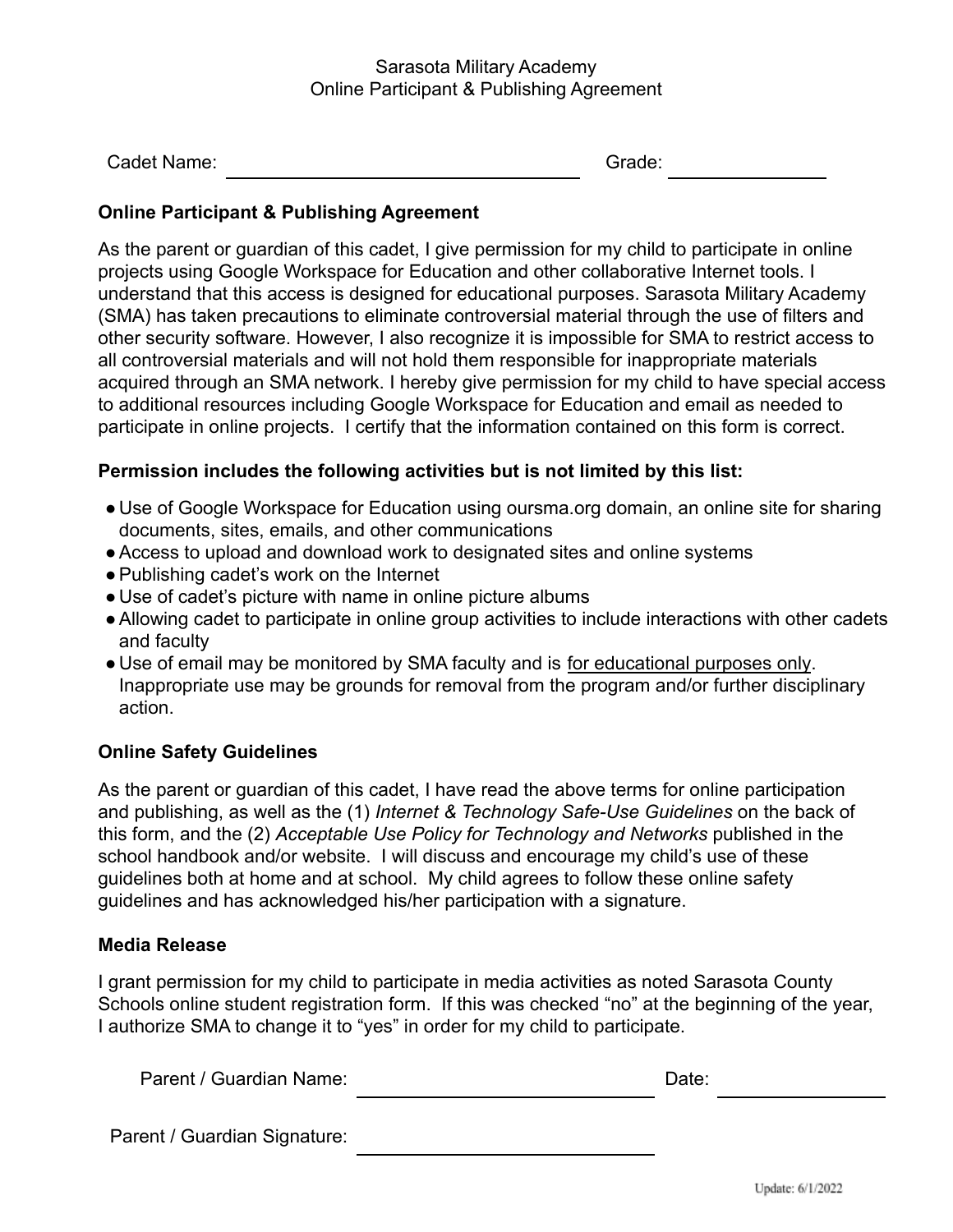## **SMA Internet & Technology Safe-Use Guidelines**

In addition to following the technology and network guidelines as published in the school handbook, cadets agree to use the Internet and email for *educational* purposes only.

### **I agree to use the school's computers, network, Internet access, and other technology resources in a safe and appropriate manner:**

- 1. Before posting anything online, I will ask myself whether I would share this information at an all-school assembly. (Once you post something online, it is there for everyone to see.)
- 2. I will be polite to everyone I contact online. I will avoid contact with strangers.
- 3. I will not share my passwords with ANYONE other than my parents—not even my friends.
- 4. I will not provide information regarding my whereabouts online without a parent's or educator's permission.
- 5. I will never meet someone face-to-face who I met online.
- 6. I will not forward any photos or images that contain nudity.
- 7. If I receive a message from someone that makes me feel upset or worried, I will show it to my parents or an educator.
- 8. I will think before I text or post because my words and images can impact my reputation and can damage my future success.
- 9. I will conduct myself online the way I would conduct myself in the real, off-line world. If I would not be comfortable saying something directly to someone's face, I will not say it over email, text, or other online communication.
- 10. The Internet is a wonderful place to find information and connect with people and friends. I will do my best to surf safely and remember the three Cs: (1) avoid **C**ontact with strangers, (2) **C**onsider the content of my message, and (3) **C**onduct myself responsibly online.

I agree to follow the guidelines so as to be a responsible, safe, and effective Internet/online user at all times, not just at school. **I understand that I am responsible for my account and all activity within my account.** I understand that if I violate the rules, my account can be terminated and I may face other disciplinary measures**.**

| Cadet Name:                                                  |             | Grade: |  |
|--------------------------------------------------------------|-------------|--------|--|
| <b>Parent Acknowledgement</b><br>that Cadet agrees to terms: |             | Date:  |  |
|                                                              | (Cianoth(n) |        |  |

(Signature)

\* Guidelines adapted from the "Internet Safety Tips for Kids" on Family Online Safety Institute, [www.fosi.org](http://www.fosi.org)